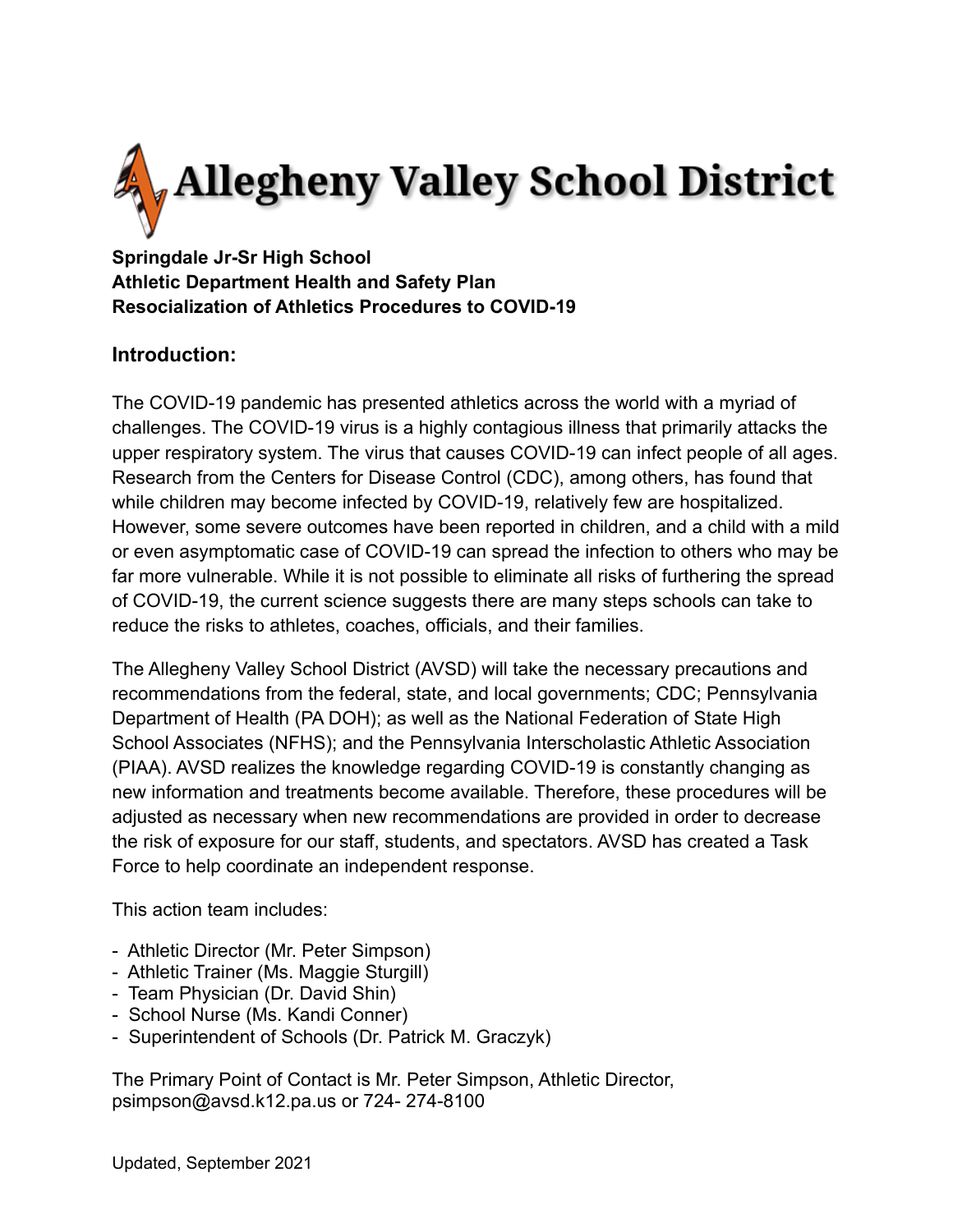As per the Pennsylvania Governor's statement on June 10, 2020, each school entity must develop and adopt an Athletics Health and Safety Plan that aligns with the Pennsylvania Department of Education's (PDE) Preliminary Guidance for Phased Reopening of Pre-K to 12 Schools. Allegheny Valley has developed a plan that includes provisions within the Governor's plan, approved by the school board on June 29, 2020, and posted on the District website. An update was completed on August 19, 2021.

The guidelines in this plan are designed to minimize risk for our student-athletes, coaches, officials, staff, and community. It is vital to the health and safety of all involved that our student-athletes and staff are fully conscious of these guidelines at all times and take responsibility for implementation with utmost seriousness.

#### **RECOMMENDATIONS:**

Recommendations for **all phases** for Senior High and Junior High Athletics:

- *Implemented the 11/24/2020 "Order of the Secretary of the Pennsylvania Department of Health Directing Public School Entities in Counties with Substantial Community Transmission to Attest to Health and Safety Protocols"*
- *Certified and attested to District compliance with state masking orders including "Updated Order of the Secretary of the Pennsylvania Department of Health Requiring Universal Face Coverings, effective November 18, 2020"*
- 1. Screen athletes, coaches, and staff prior to any practice, event, or team meeting. The type of screening will be dependent upon the available resources. The purpose is to check for signs and symptoms of COVID-19.
- 2. Indoor sports- When participating in athletics while indoors, athletes not engaged in the activity will be socially distanced and not required to wear a mask. If unable to maintain social distancing athletes will be required to wear a mask. Students actively engaged in activities are not required to be masked.
	- a. Acting secretary of the Pennsylvania Department of Health issued an order requiring facemasks in public schools K to 12. This order is scheduled to take effect at 12:01 AM on September 7, 2021 and shall remain in effect until otherwise determined. AVSD will implement masking of all spectators for indoor events and activities.
- 3. Outdoor sports- When participating in athletics while outdoors, athletes not engaged in the activity will be socially distanced and not required to wear a mask. Students actively engaged in activities are not required to be masked.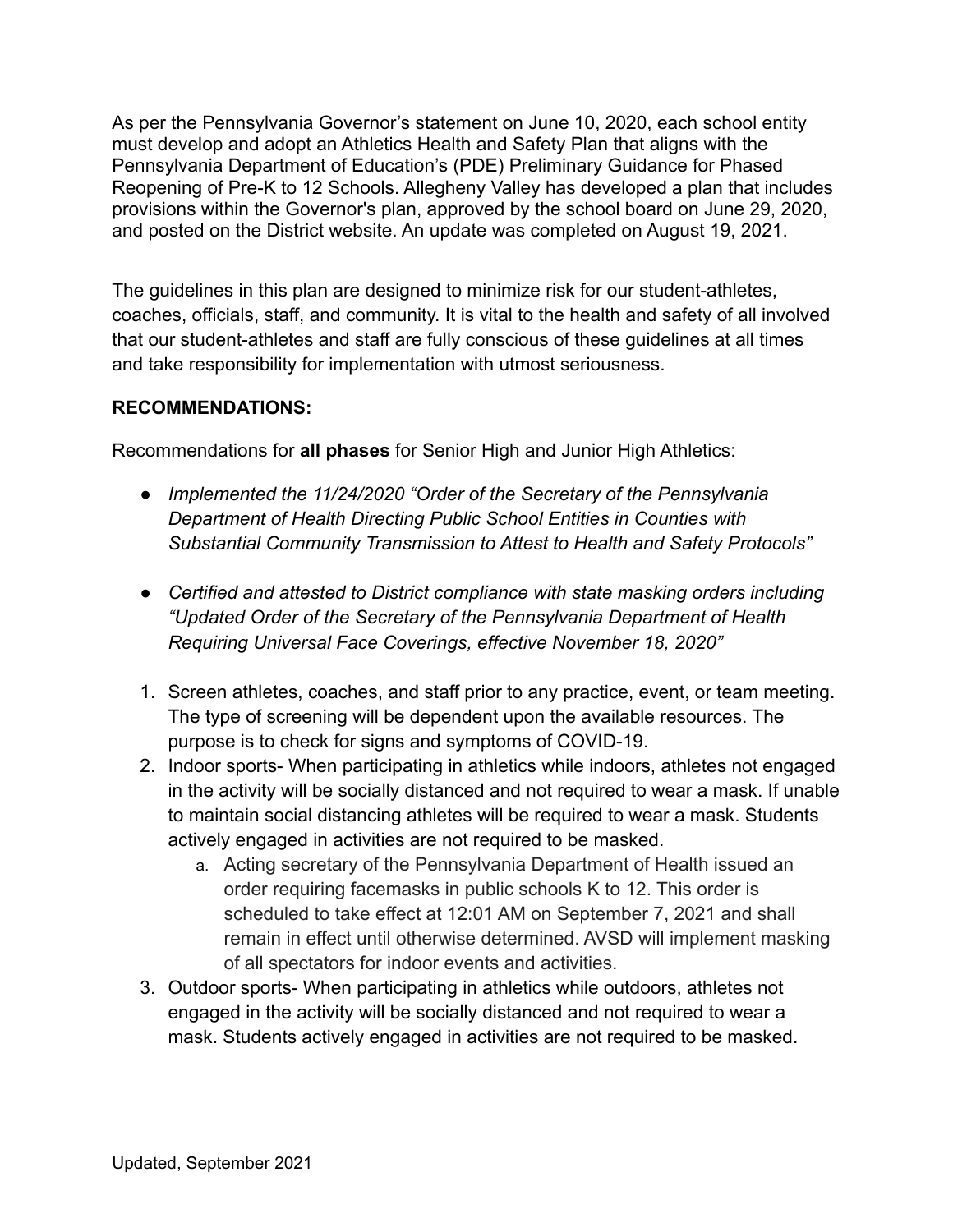- 4. Promote healthy hygiene practices such as hand washing (20 seconds with warm water and soap) and the wearing of a cloth face covering as feasible. Hand Sanitizer will be available for team use as resources allow.
- 5. Utilize Personal Protective Equipment (gloves, masks, eye protection) as needed and situations warrant, or determined by local/state governments.
	- a. Face coverings help decrease potential exposure to COVID-19 respiratory droplets by an infected individual.
- 6. Intensify cleaning, disinfection, and ventilation in all facilities.
- 7. Encourage social distancing through increased spacing, small groups, and limited mixing among groups, if feasible.
- 8. Educate athletes, coaches, and staff on health and safety protocols.
- 9. Require anyone who is sick to stay home.
- 10.Plan for the possibility of a student or employee becoming sick, including contact tracing.
- 11. Regularly communicate and monitor developments with local authorities, employees, and families regarding cases, exposures, and updates to policies and procedures.
- 12.Require athletes and coaches to provide their own water bottle for hydration. Water bottles must NOT be shared; communal water stations should not be used.
- 13.Spectators are recommended to be fully masked or socially distanced.
- 14.Identify staff and students who may be at a higher risk of severe illness from COVID-19 due to underlying medical conditions such as:
	- Age 65 or older
	- Lung disease, moderate-severe asthma
	- Serious heart conditions
	- Immunocompromised individuals
	- Obesity
	- Diabetes
	- Kidney or liver disease

*If students or staff do not comply with the existing or new masking orders, the District reserves the right to suspend all extracurricular activities including all athletics, music groups, school plays, and other student activities.*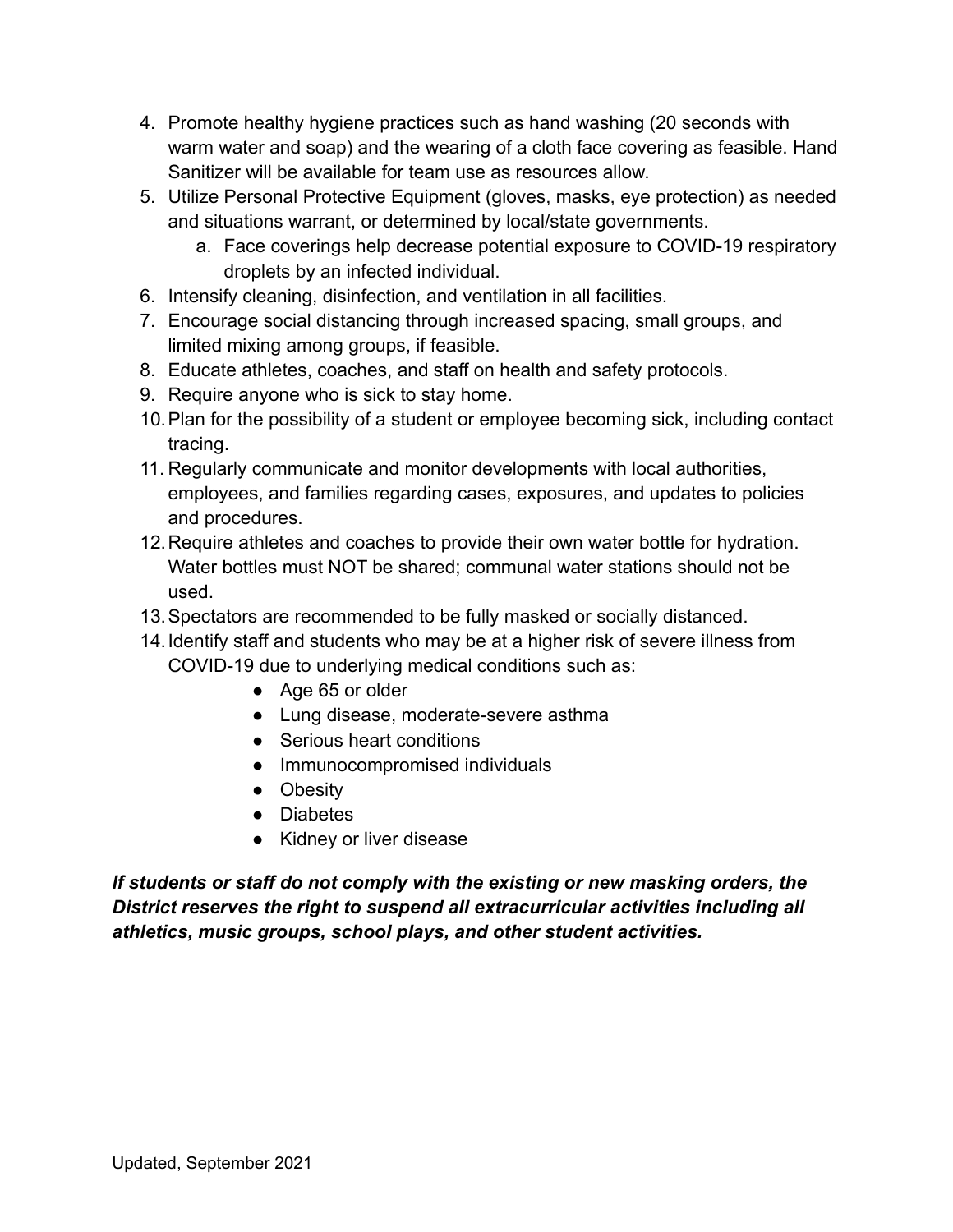#### **CLASSIFICATIONS OF SPORTS:**

District sports will be classified as follows:

**High Risk**: Sports that involve close, sustained contact between participants, lack of significant protective barriers, and high probability that respiratory particles will be transmitted.

*Examples: football, wrestling, cheerleading (stunts)*

**Moderate Risk**: Sports that involve close, sustained contact, but with protective equipment in place that may reduce the likelihood of respiratory particle transmission between participants OR intermittent close contact OR group sports that use equipment that can't be cleaned between participants.

Ex*amples: basketball, volleyball, baseball, softball, soccer, tennis, pole vault, high jump, long jump*

**Low Risk**: Sports that can be held with social distancing or individually with no sharing of equipment OR the ability to clean the equipment between use by competitors.

*Examples: running events, cross country, throwing events, swimming, cheerleading*

#### **LEVELS OF PARTICIPATION**

The following phases have been established using the Allegheny County Health Department resources.

#### **Phase 1:(Red Phase)**

- All school facilities remain closed as per PA State Guidelines.
- Athletes and coaches may communicate via online meetings (zoom, google meet, etc.).
- Athletes may participate in home workouts including strength and conditioning.
- Athletes and coaches should abide by guidelines set forth by the federal, state, and local agencies.

#### **Phase 2: (Yellow Phase)**

#### **Pre-workout Screening**

● All athletes and coaches should be screened for signs/symptoms of COVID-19 prior to a workout. Screenings may include a temperature check. (See Appendix for COVID-19 Screening Form.)

● Responses to screening questions for each person should be recorded and stored so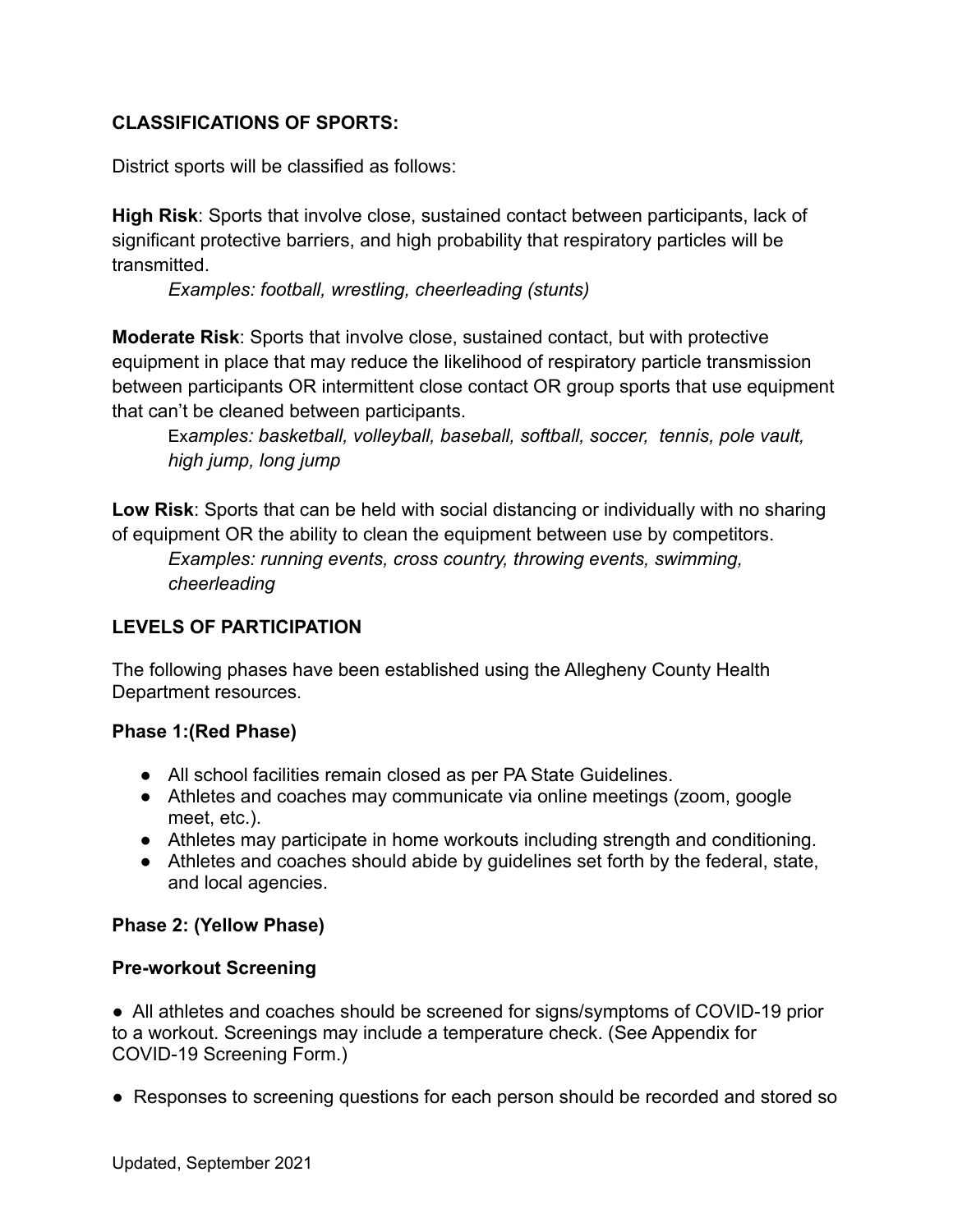that there is a record of everyone present in the event a case of COVID-19 develops (contact tracing purposes).

● Any person with positive symptoms reported should not be allowed to take part in workouts AND should contact his/her primary care provider or other appropriate health-care professional. A release from a health-care professional is required for return to participation.

#### **Limitations on Gatherings**

● Spectators are recommended to face masks or socially distance while gathering for sporting events.

#### **Facilities Cleaning**

- Adequate cleaning schedules will be implemented for all athletic facilities to mitigate the spread of any communicable disease.
- Athletic facilities should be cleaned prior to arrival and after workouts and team gatherings; high-touch areas should be cleaned more often.
- Weight room equipment should be wiped down after an individual's use.
- Appropriate clothing/shoes should be worn at all times in the weight room to minimize sweat from transmitting disease onto equipment surfaces.

## **Physical Activity**

- Modified practices may begin for all sports
- Students should refrain from sharing clothing and towels; clothing and towels should be washed after each practice, including pinnies, practice jerseys, etc.

• Intermittent cleaning of athletic equipment that may be used by multiple individuals (balls, shields, tackling dummies, shot put, discus, pole vault, etc.) during practice and events should occur as deemed necessary.

● Hand Sanitizer is encouraged and should be used periodically as resources allow. Athletes are also encouraged to bring their own sanitizer to use during practices, meetings, and games.

• Spotters for maximum weight lifts should be stationed at each end of the bar.

## **Hydration**

● Athletes and coaches MUST provide their own water bottle for hydration; water bottles are NOT to be shared.

● Communal water stations should not be used.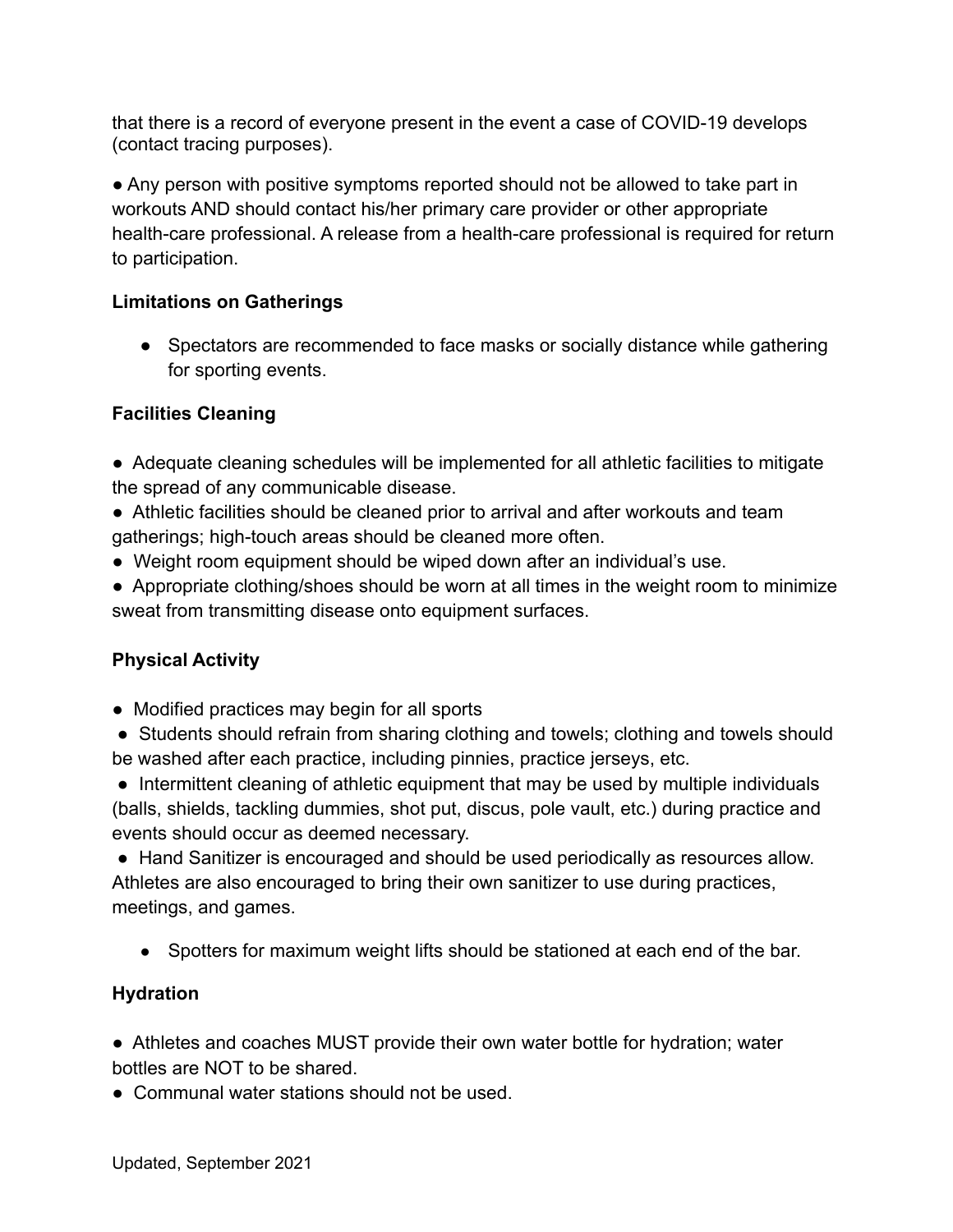● Water coolers are permitted for refilling water bottles, so long as the cooler is sanitized before and after use. Athletes are provided individual cups for water when playing. The water source must be sealed at all times.

#### **Phase 3: (Green Phase**

#### **Pre-workout/Contest Screening**

● NO person who has COVID-19 symptoms is allowed to participate in practice or games, and should contact their primary care physician or another appropriate health-care provider. A written medical release stating that the person tested negative for COVID-19 must be obtained before athlete, coach, or staff member returns to participation (or as dictated by local and state guidelines).

● Team attendance should be recorded

#### **Limitations on Gatherings**

- Limits should follow State and Local Guidelines.
- When not directly participating in practices or contests, and when able, social distancing should be applied.

#### **Facilities Cleaning**

- Adequate cleaning schedules will be implemented for all athletic facilities to mitigate the spread of any communicable disease.
- Athletic Facilities should be cleaned prior to arrival and after workouts and team gatherings; high touch areas should be cleaned more often.
- Fitness Center and Weight Room equipment should be wiped down after an individual's use.
- Appropriate clothing/shoes should be worn at all times in the weight room to minimize sweat from transmitting disease onto equipment surfaces.

#### **Physical Activity and Athletic Equipment**:

● Students should refrain from sharing clothing and towels; clothing and towels should be washed after each practice, including pinnies, practice jerseys, etc.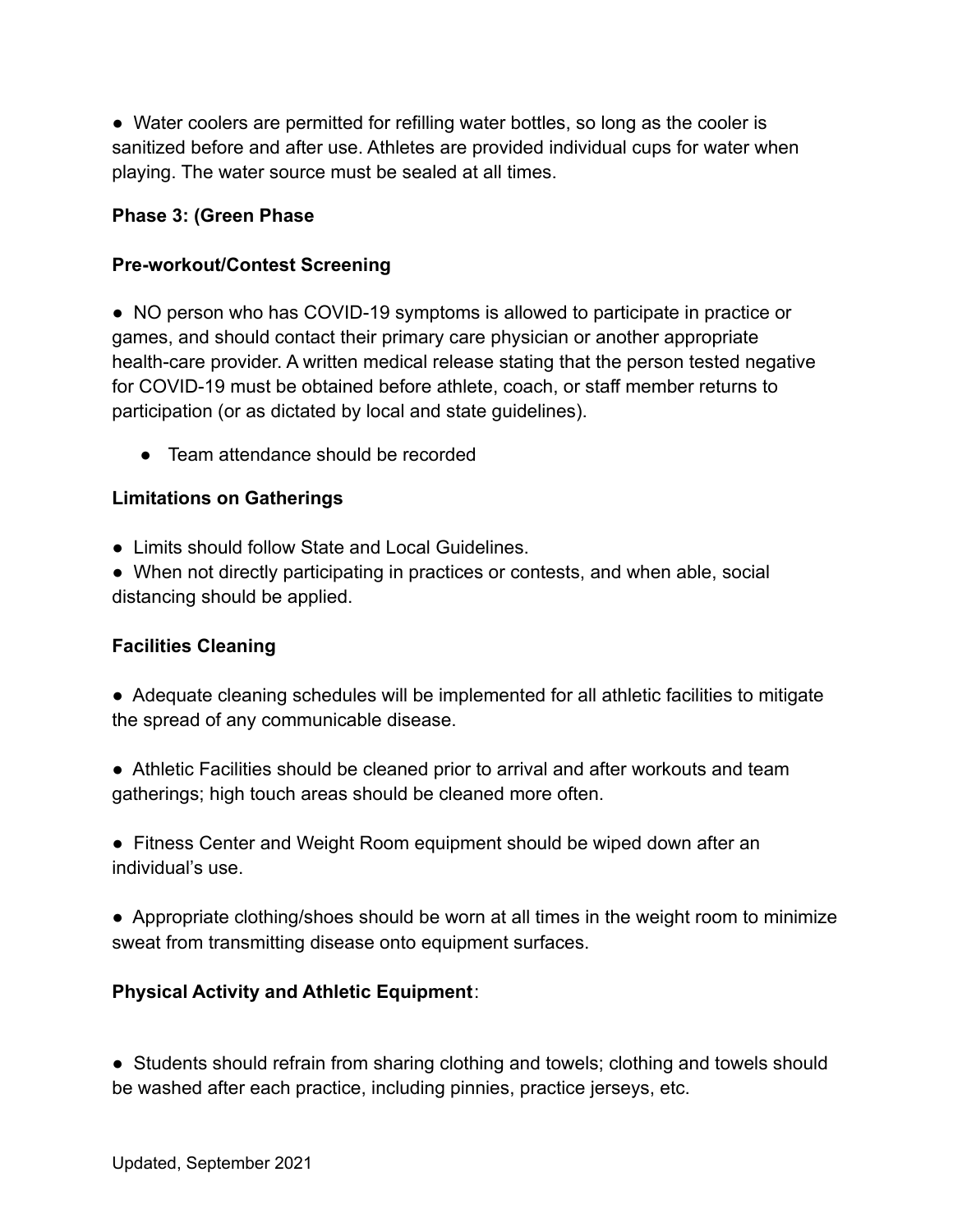• Intermittent cleaning of athletic equipment that may be used by multiple individuals (balls, shields, tackling dummies, shot put, discus, pole vault, etc.) during practice and events should occur as deemed necessary.

● Hand Sanitizer should be used periodically as resources allow; participants are encouraged to bring their own hand sanitizer to use at practice, meetings, and events.

● Spotters should be stationed at each end of the bar.

#### **Hydration**:

● Athletes and coaches MUST provide their own water bottle for hydration; water bottles must NOT be shared.

● Communal water stations should not be used.

● Water coolers are permitted for refilling water bottles, so long as the cooler is sanitized before and after use. Athletes are provided individual cups for water when playing. The water source must be sealed at all times.

## **OTHER RECOMMENDATIONS**

● Whenever possible, equipment and other personal items should be separated and not shared. If equipment must be shared, all equipment should be properly disinfected between users.

Avoid activities that increase the risk of exposure to saliva including chewing gum, spitting, licking fingers, and eating sunflower seeds.

Avoid shaking hands, fist bumps, or high fives before, during or after games and practices. Limit unnecessary physical contact with teammates, other athletes, coaches, officials, and spectators.

#### **Transportation**

Modifications for student and coach transportation to and from athletic events may be necessary. This may include:

● Reducing the number of students/coaches on a bus/van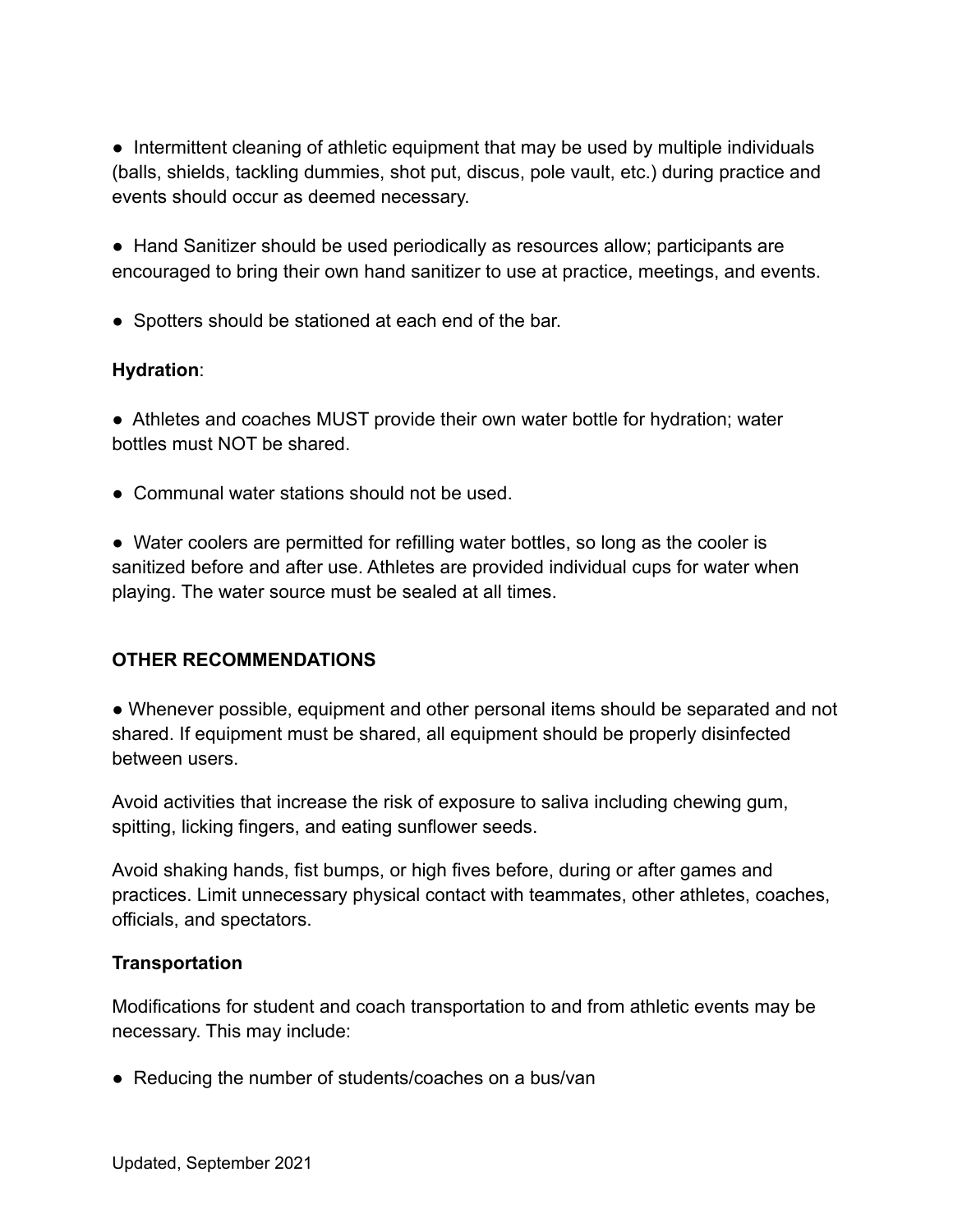- Using hand sanitizer upon boarding a bus/van
- Social distancing on a bus

• Face masks must be worn at all times by anyone using District provided transportation.

These potential modifications will be determined by the school district, bus companies, PDE, State, and Local agencies.

#### **Social Distancing during Contests/Events/Activities (when allowed by State)**

Sidelines/Bench – appropriate social distancing will need to be maintained on sidelines and benches during contests and events, as deemed necessary by the school, PIAA, state, and local agencies. Consider using tape or paint as a guide for students and coaches.

#### **Who should be allowed at events?**

Individuals should be grouped into tiers, from essential to non-essential, and the school will determine which tiers will be permitted to attend an event:

- 1. Tier 1 (Essential) Athletes, coaches, officials, event staff, medical staff, security
- Keep essential personnel at a minimum especially on the sidelines of events
- 2. Tier 2 (Preferred) Media, photographers, yearbook staff
- 3. Tier 3 (Non-essential) Spectators, vendors

*Changes to seating capacity and social distancing may be necessary for each venue/facility and will be determined as more recommendations are released by the local/state agencies.*

#### **Overnight/Out of State Events/Events in COVID-19 Hot Spots**

The Allegheny Valley School District will evaluate each event and follow all local/state/federal agency guidelines on a case-by-case basis. Every consideration will be taken as to not expose students to unnecessary or potential high-risk exposure.

#### **Positive Cases and Coaches, Staff, or Athletes Showing COVID-19 Symptoms**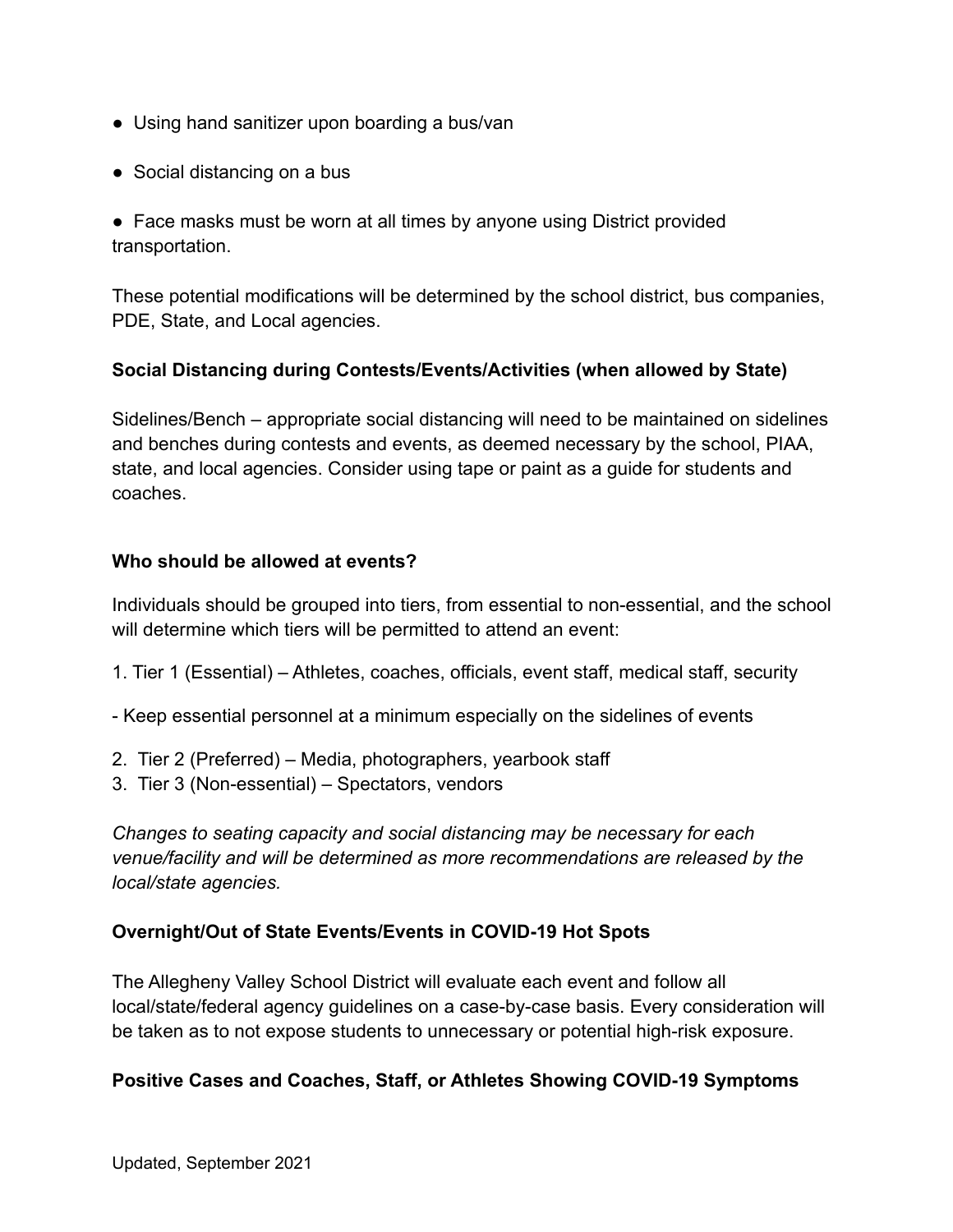#### *What are the signs and symptoms of COVID-19?*

Symptoms may appear 2-14 days after exposure to the virus. The symptoms may range from mild to severe. (See Appendix B: CDC Fact Sheet on COVID-19)

Symptoms may include:

- Fever or chills
- Cough
- Shortness of breath or difficulty breathing
- Fatigue
- Muscle or body aches
- Headache
- New loss of taste or smell
- Sore Throat
- Congestion or runny nose
- Nausea or vomiting
- Diarrhea

#### *What to do if you are sick?*

• If you are sick with COVID-19, or think you are infected with the virus, STAY AT HOME. It is essential that you take steps to help prevent the disease from spreading to people in your home or community. If you think you have been exposed to COVID-19 and develop a fever and symptoms, call your healthcare provider for medical advice.

- Notify the school immediately (principal, athletic director, athletic trainer, coach).
- It will be determined if others who may have been exposed (students, coaches, staff) need to be notified, isolated, and /or monitored for symptoms.

• If a Positive case of COVID-19 is diagnosed Contact Tracing will be implemented with the assistance of local health professionals and the CDC/PA DOH. (See Appendix C)

#### *What to do if a student or staff become ill with COVID-19 symptoms during practice, event, or during transportation to or from an event?*

● Every effort will be made to isolate the ill individual from others, until the student or staff member can leave the school or event.

• If a student, a parent/guardian will be contacted immediately, and arrangements will be made for the student to be transported.

● Ill individuals will be asked to contact their physician or appropriate healthcare professional for medical advice.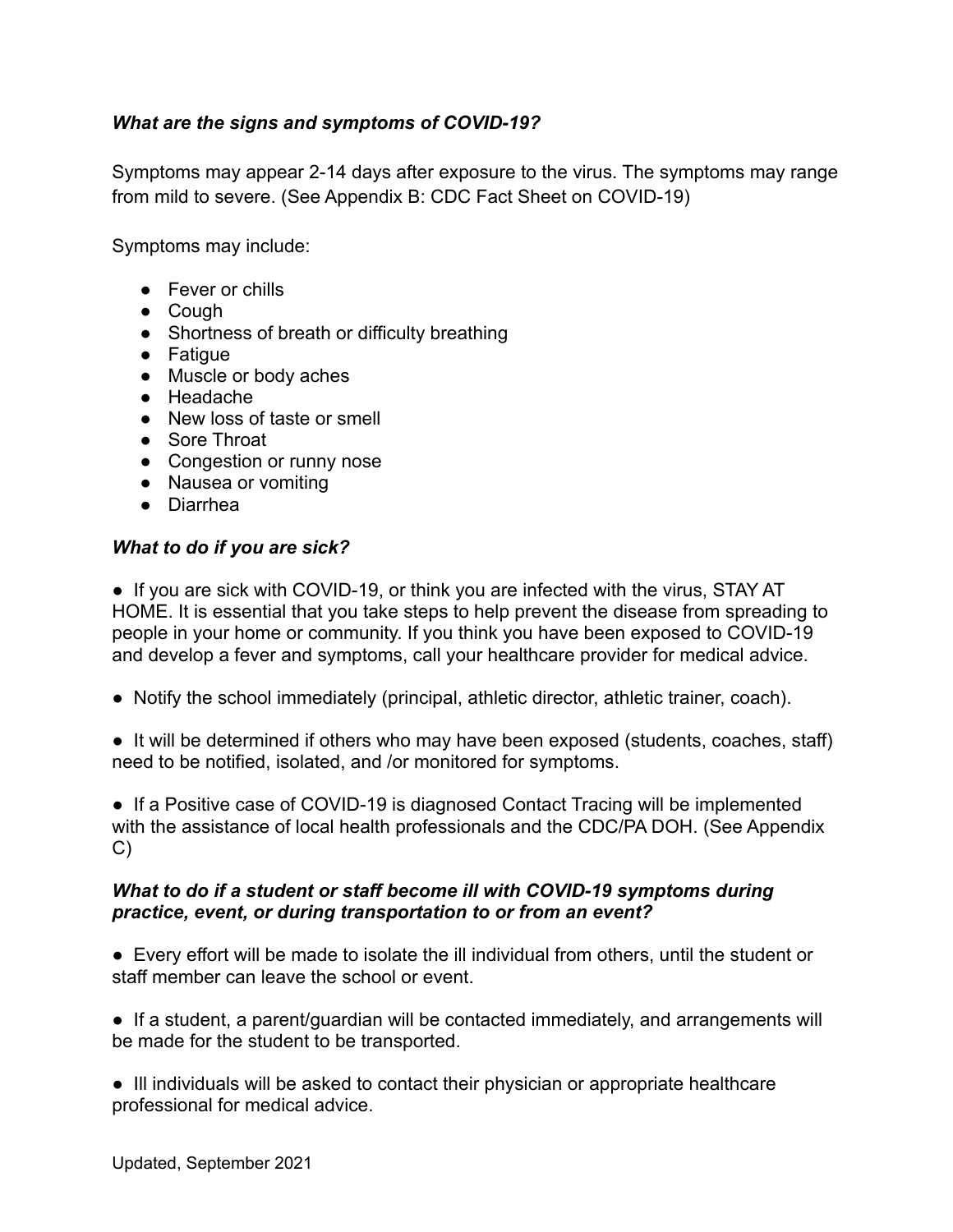#### *Return of student or staff to athletics following a COVID-19 diagnosis?*

A student and/or staff member who had been diagnosed with COVID-19 MUST have a written medical clearance from his/her physician or appropriate healthcare professional, stating that a negative COVID-19 test had been received, and that the individual was determined to be non-contagious, fever free (without fever-reducing medicine), had improvement in respiratory symptoms (cough, shortness of breath), no vomiting or diarrhea OR as dictated by local and state guidelines.

#### **EDUCATION**

Athletes, coaches, staff, officials, and parents will be educated through various means on the following:

- COVID-19 signs and symptoms
- Proper ways to limit exposure to COVID-19 (hand washing, cough in your elbow, disinfecting touched surfaces, social distancing, etc.)
- The content of this Athletics Health and Safety Plan

● Any pertinent COVID-19 information released by state/local governments, NFHS, and PIAA.

*Additional informational resources are listed in Appendix D.*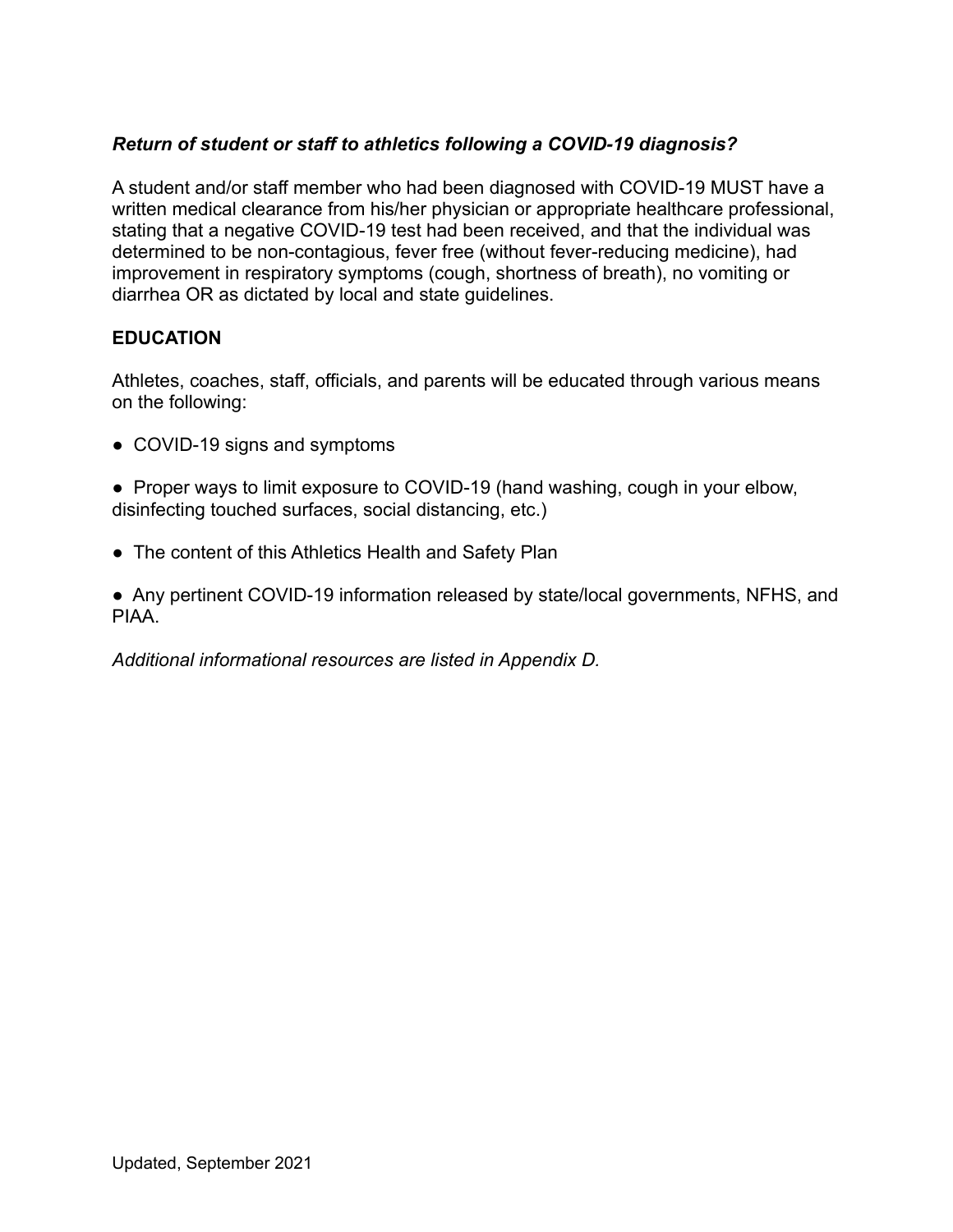# **Appendix A: COVID-19 Screening Sheet**

#### **Allegheny Valley Athletic Department Athlete and Staff COVID-19 Screening**

| DATE: | Sports): | Screener |
|-------|----------|----------|
| Name: |          |          |

Students should self-report prior to each practice/event.

Temperature may be taken from the same designated trained individual upon arrival. A temperature of >100.4°F will be sent home. The other symptoms should be marked as "N" for No or "Y" for Yes answers.

For the column "Exposure" the answer should reflect the following question:

"Within the past 14 days have you been exposed to someone who is currently sick with suspected or confirmed COVID-19?"

If any responses are "YES", the student will NOT be allowed to practice or compete, and will be asked to leave school grounds. Parent/Guardian and Medical Staff will be notified.

| Coach Player<br>Name/Grade | Temp | Fever/Chills | Cough | Sore<br>Throat | Short of<br><b>Breath</b> | Loss<br>Taste/<br>Smell | Vomiting/<br>Diarrhea | Exposur<br>e |
|----------------------------|------|--------------|-------|----------------|---------------------------|-------------------------|-----------------------|--------------|
|                            |      |              |       |                |                           |                         |                       |              |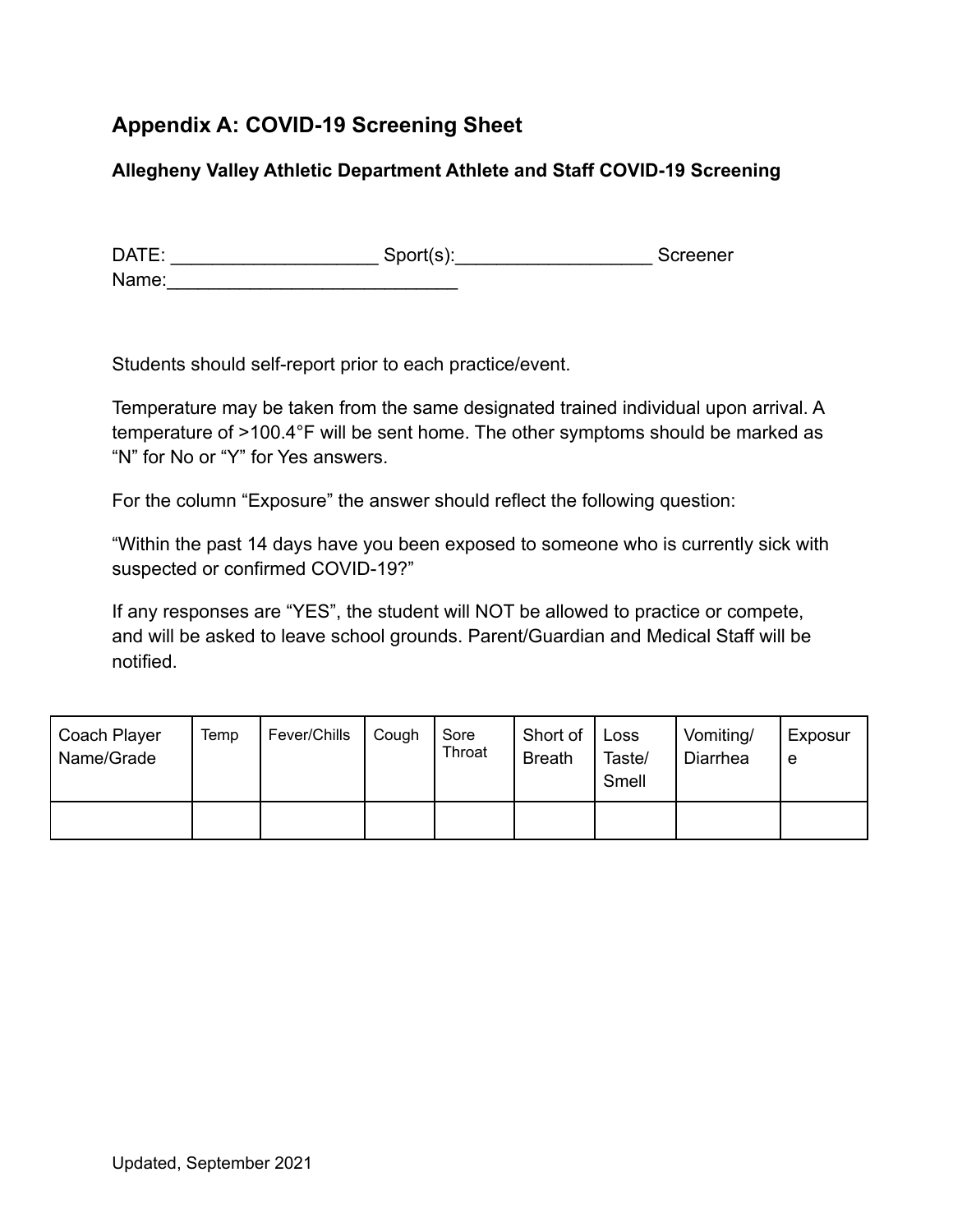# **Appendix B: CDC Fact Sheet on COVID-19**

# What you should know about COVID-19 to protect yourself and others



#### Know about COVID-19

- Coronavirus (COVID-19) is an illness caused by a virus that can spread from person to person.
- The virus that causes COVID-19 is a new coronavirus that has spread throughout the world.
- COVID-19 symptoms can range from mild (or no symptoms) to severe illness.

#### Know how COVID-19 is spread

- You can become infected by coming into close contact (about 6 feet or two arm lengths) with a person who has COVID-19. COVID-19 is primarily spread from person to person.
- · You can become infected from respiratory droplets when an infected person coughs, sneezes, or talks.
- · You may also be able to get it by touching a surface or object that has the virus on it, and then by touching your mouth, nose, or eyes.

#### Protect yourself and others from COVID-19

- There is currently no vaccine to protect against COVID-19. The best way to protect yourself is to avoid being exposed to the virus that causes COVID-19.
- Stay home as much as possible and avoid close contact with others.
- Wear a cloth face covering that covers your nose and mouth in public settings.
- Clean and disinfect frequently touched surfaces.
- Wash your hands often with soap and water for at least 20 seconds, or use an alcoholbased hand sanitizer that contains at least 60% alcohol.



#### Practice social distancing

- Buy groceries and medicine, go to the doctor, and complete banking activities online when possible.
- If you must go in person, stay at least 6 feet away from others and disinfect items you must touch.
- Get deliveries and takeout, and limit in-person contact as much as possible.

#### Prevent the spread of COVID-19 if you are sick

- Stay home if you are sick, ٠ except to get medical care.
- Avoid public transportation, ride-sharing, or taxis.
- Separate yourself from other people and pets in your home.
- There is no specific treatment for COVID-19, but you can seek medical care to help relieve your symptoms.
- If you need medical attention, call ahead.



#### Know your risk for severe illness

- Everyone is at risk of getting COVID-19.
- Older adults and people of any age who have serious underlying medical conditions may be at higher risk for more severe illness.



cdc.gov/coronavirus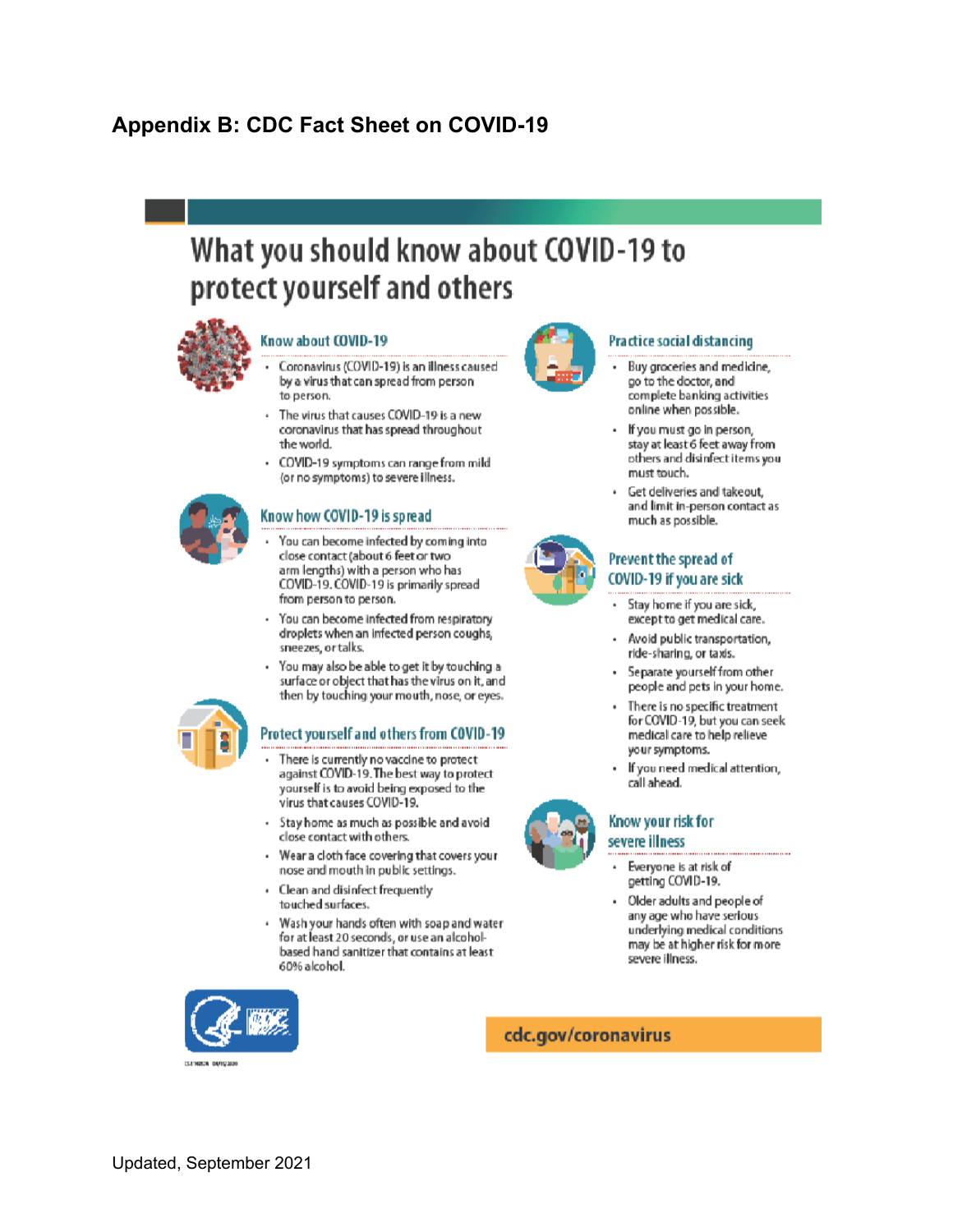# **APPENDIX C: Contract Tracing**

## What is Contact Tracing: BACKGROUND

Contact tracing is the process of reaching out to anyone who came into close contact with an individual who is positive for COVID-19. Contact tracing helps monitor close contacts for symptoms and to determine if they need to be tested. Contact tracing is a key strategy for preventing the further spread of infectious diseases such as COVID-19.

## WHAT DOES THIS PROCESS LOOK LIKE?

- In contact tracing, public health staff work with a case to help them recall everyone they have had close contact with during the time they were infectious.

- Public health staff then inform individuals who have had close contact (e.g. "close contacts") that they have potentially been exposed to COVID-19. Close contacts are only told that they may have been exposed to someone who has COVID-19; they are not told who may have exposed them.

- Close contacts are given education, information and support so they understand their risk. They receive information on what they should do to separate themselves from others who have not been exposed, how to monitor themselves for illness, and are made aware that they could possibly spread the infection to others, even if they do not feel sick.

- Close contacts will be asked to quarantine themselves and are encouraged to stay home and maintain social distance through the end of their infectious period, which is about 14 days, in case they become sick. They should monitor themselves by checking their temperature twice a day and watch for any other symptoms of COVID-19. Public health staff will check in with these contacts to make sure they are self-monitoring and have not developed symptoms.

- If a close contact develops symptoms, they should isolate themselves and let public health staff know. The close contact will be evaluated to see if they need medical care. A test may be necessary unless the individual is already in a household or long-term care facility with a confirmed case, then the close contact would be considered a probable case without a test

WHAT TERMS SHOULD I KNOW WHEN IT COMES TO CONTACT TRACING?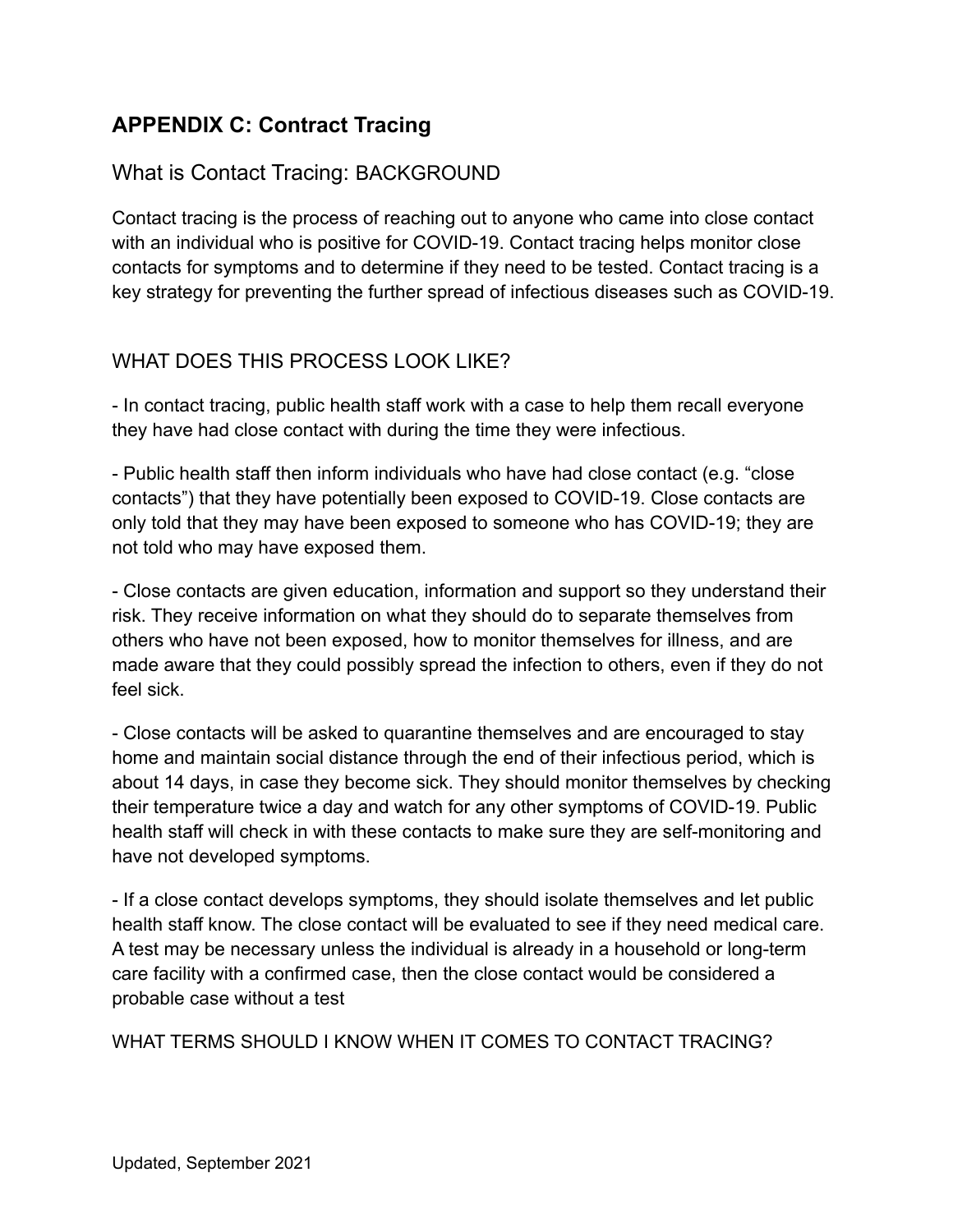- A **case** is a patient who has been diagnosed with COVID-19. A case should isolate themselves, meaning they should stay away from other people who are not sick to avoid spreading the illness.
- A **close contact** is an individual who had close contact with a case while the case was infectious. A close contact should quarantine themselves, meaning they should stay at home to limit community exposure and self-monitor for symptoms.
- A **contact of a close contact** is an individual who had or continues to have contact with a close contact. A contact of a close contact should take all regular preventative actions, like washing hands, covering coughs and sneezes, and cleaning surfaces frequently. A contact of a close contact should be alert for symptoms.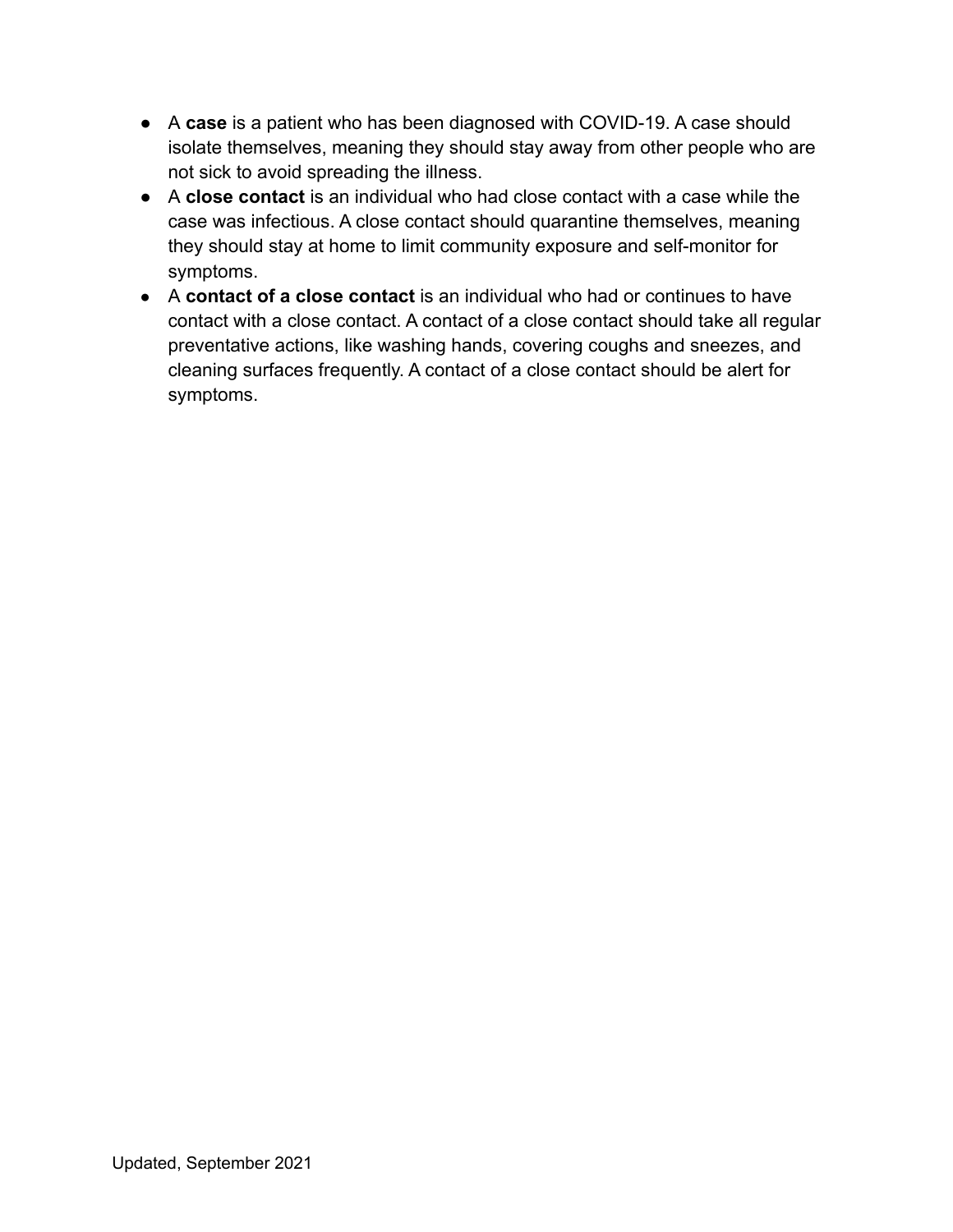# **Appendix D: Resources for Additional Information**

For more information on wearing or making a mask,

visit: https://www.health.pa.gov/topics/disease/coronavirus/Pages/Stop-the-Spread.aspx

For more information on COVID-19, visit the Department of Health's website, www.health.pa.gov or help is available, contact the Crisis Text Line by texting **PA to 741-741**